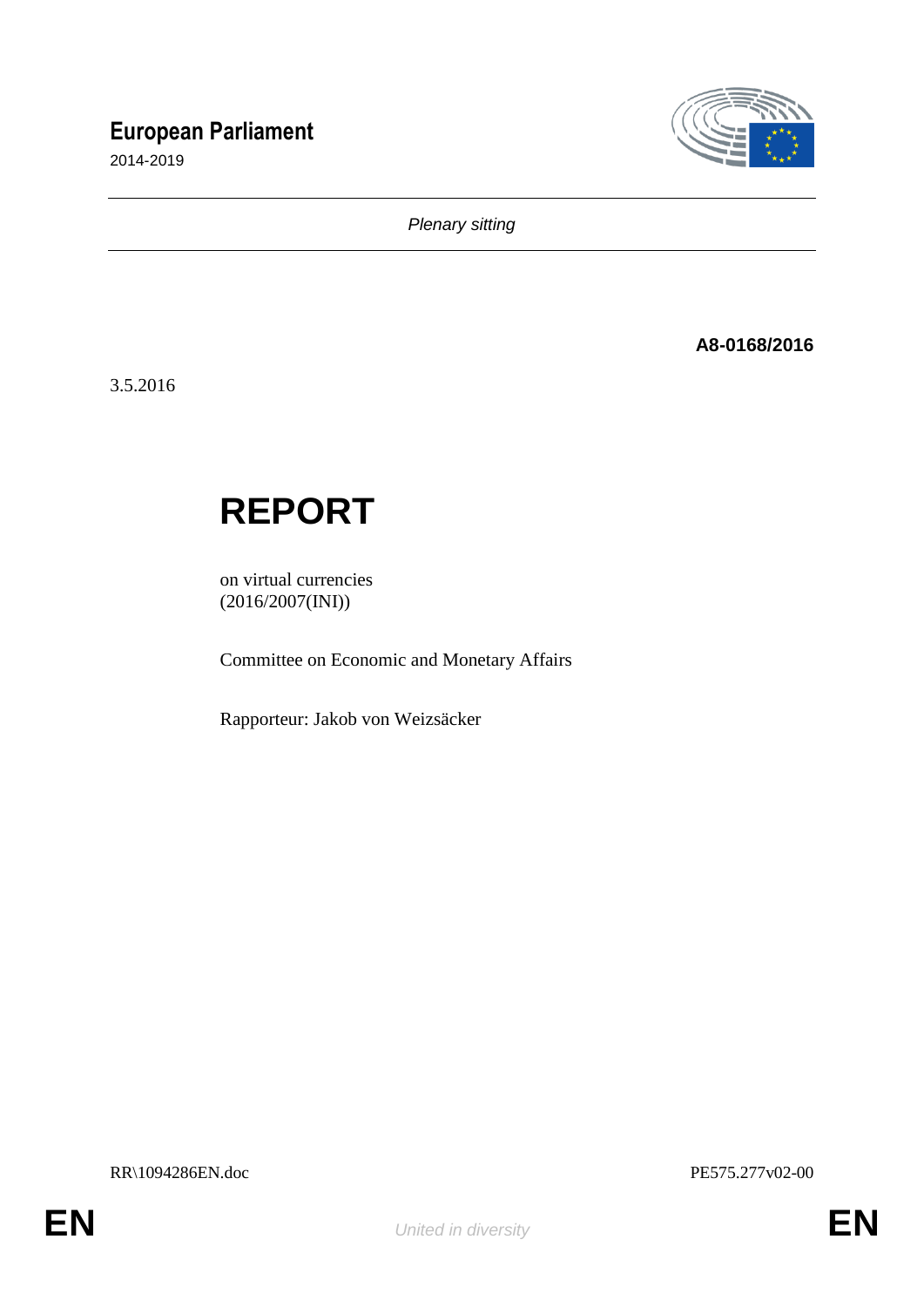## **CONTENTS**

## **Page**

| OPINION OF THE COMMITTEE ON THE INTERNAL MARKET AND CONSUMER |  |
|--------------------------------------------------------------|--|
|                                                              |  |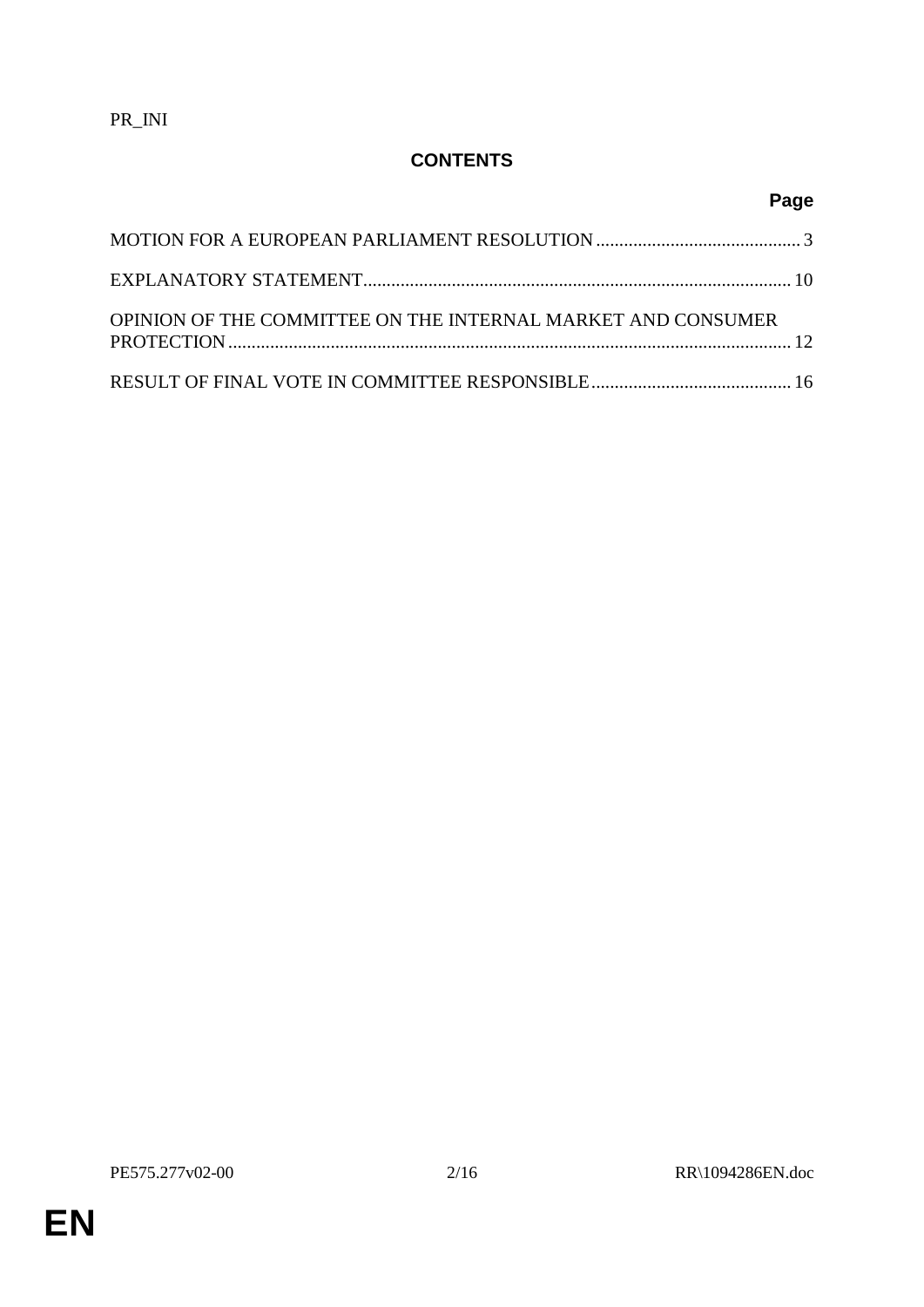#### **MOTION FOR A EUROPEAN PARLIAMENT RESOLUTION**

#### **on virtual currencies (2016/2007(INI))**

#### *The European Parliament*,

- having regard to the Bank for International Settlements' Paper on Digital Currencies of November  $2015<sup>1</sup>$ ,
- having regard to the Bank of England's publication on the economics of digital currencies  $(Q3/2014)^2$ ,
- having regard to the European Banking Authority's opinion on Virtual currencies of June  $2014^3$ ,
- having regard to the European Central Bank's analysis of Virtual currency schemes of February  $2015^4$ ,
- having regard to the Commission's Action Plan to strengthen the fight against the financing of terrorism of 2 February  $2016^5$ ,
- having regard to the Commission's study on the size of the VAT gap in the EU of May 2015<sup>6</sup> ,
- having regard to the Commission's Joint Research Centre study on the digital agenda of virtual currencies<sup>7</sup>,
- having regard to the Financial Action Task Force's (FATF) Guidance for a Risk-Based Approach to Virtual Currencies as of June 2015,
- having regard to the European Council conclusions on the fight against the financing of terrorism of 12 February  $2016^8$ ,
- having regard to the Judgement of the European Court of Justice on the VAT Treatment of a Virtual Currency Exchange  $(C-264/14)^9$ , and the opinion of Advocate-General

[264%252F14&td=%3BALL&pcs=Oor&avg=&page=1&mat=or&jge=&for=&cid=214686](http://curia.europa.eu/juris/documents.jsf?pro=&lgrec=de&nat=or&oqp=&lg=&dates=&language=en&jur=C%2CT%2CF&cit=none%252CC%252CCJ%252CR%252C2008E%252C%252C%252C%252C%252C%252C%252C%252C%252C%252Ctrue%252Cfalse%252Cfalse&num=C-264%252F14&td=%3BALL&pcs=Oor&avg=&page=1&mat=or&jge=&for=&cid=214686)

<sup>1</sup> <http://www.bis.org/cpmi/publ/d137.pdf>

<sup>&</sup>lt;sup>2</sup> [http://www.bankofengland.co.uk/publications/Documents/quarterlybulletin/2014/qb14q3digitalcurrenciesBitco](http://www.bankofengland.co.uk/publications/Documents/quarterlybulletin/2014/qb14q3digitalcurrenciesbitcoin2.pdf) [in2.pdf](http://www.bankofengland.co.uk/publications/Documents/quarterlybulletin/2014/qb14q3digitalcurrenciesbitcoin2.pdf)

<sup>3</sup> <https://www.eba.europa.eu/documents/10180/657547/EBA-Op-2014-08+Opinion+on+Virtual+Currencies.pdf>

<sup>4</sup> <https://www.ecb.europa.eu/pub/pdf/other/virtualcurrencyschemesen.pdf>

<sup>5</sup> [http://ec.europa.eu/justice/newsroom/criminal/news/160202\\_en.htm](http://ec.europa.eu/justice/newsroom/criminal/news/160202_en.htm)

<sup>6</sup> [http://europa.eu/rapid/press-release\\_IP-15-5592\\_en.htm](http://europa.eu/rapid/press-release_IP-15-5592_en.htm)

<sup>7</sup> [http://publications.jrc.ec.europa.eu/repository/bitstream/JRC97043/the%20digital%20agenda%20of%20virtual](http://publications.jrc.ec.europa.eu/repository/bitstream/JRC97043/the%20digital%20agenda%20of%20virtual%20currencies_final.pdf) [%20currencies\\_final.pdf](http://publications.jrc.ec.europa.eu/repository/bitstream/JRC97043/the%20digital%20agenda%20of%20virtual%20currencies_final.pdf)

<sup>8</sup> <http://www.consilium.europa.eu/en/press/press-releases/2016/02/12-conclusions-terrorism-financing/>

<sup>9</sup> [http://curia.europa.eu/juris/documents.jsf?pro=&lgrec=de&nat=or&oqp=&lg=&dates=&language=en&jur=C%](http://curia.europa.eu/juris/documents.jsf?pro=&lgrec=de&nat=or&oqp=&lg=&dates=&language=en&jur=C%2CT%2CF&cit=none%252CC%252CCJ%252CR%252C2008E%252C%252C%252C%252C%252C%252C%252C%252C%252C%252Ctrue%252Cfalse%252Cfalse&num=C-264%252F14&td=%3BALL&pcs=Oor&avg=&page=1&mat=or&jge=&for=&cid=214686) [2CT%2CF&cit=none%252CC%252CCJ%252CR%252C2008E%252C%252C%252C%252C%252C%252C%2](http://curia.europa.eu/juris/documents.jsf?pro=&lgrec=de&nat=or&oqp=&lg=&dates=&language=en&jur=C%2CT%2CF&cit=none%252CC%252CCJ%252CR%252C2008E%252C%252C%252C%252C%252C%252C%252C%252C%252C%252Ctrue%252Cfalse%252Cfalse&num=C-264%252F14&td=%3BALL&pcs=Oor&avg=&page=1&mat=or&jge=&for=&cid=214686) [52C%252C%252C%252Ctrue%252Cfalse%252Cfalse&num=C-](http://curia.europa.eu/juris/documents.jsf?pro=&lgrec=de&nat=or&oqp=&lg=&dates=&language=en&jur=C%2CT%2CF&cit=none%252CC%252CCJ%252CR%252C2008E%252C%252C%252C%252C%252C%252C%252C%252C%252C%252Ctrue%252Cfalse%252Cfalse&num=C-264%252F14&td=%3BALL&pcs=Oor&avg=&page=1&mat=or&jge=&for=&cid=214686)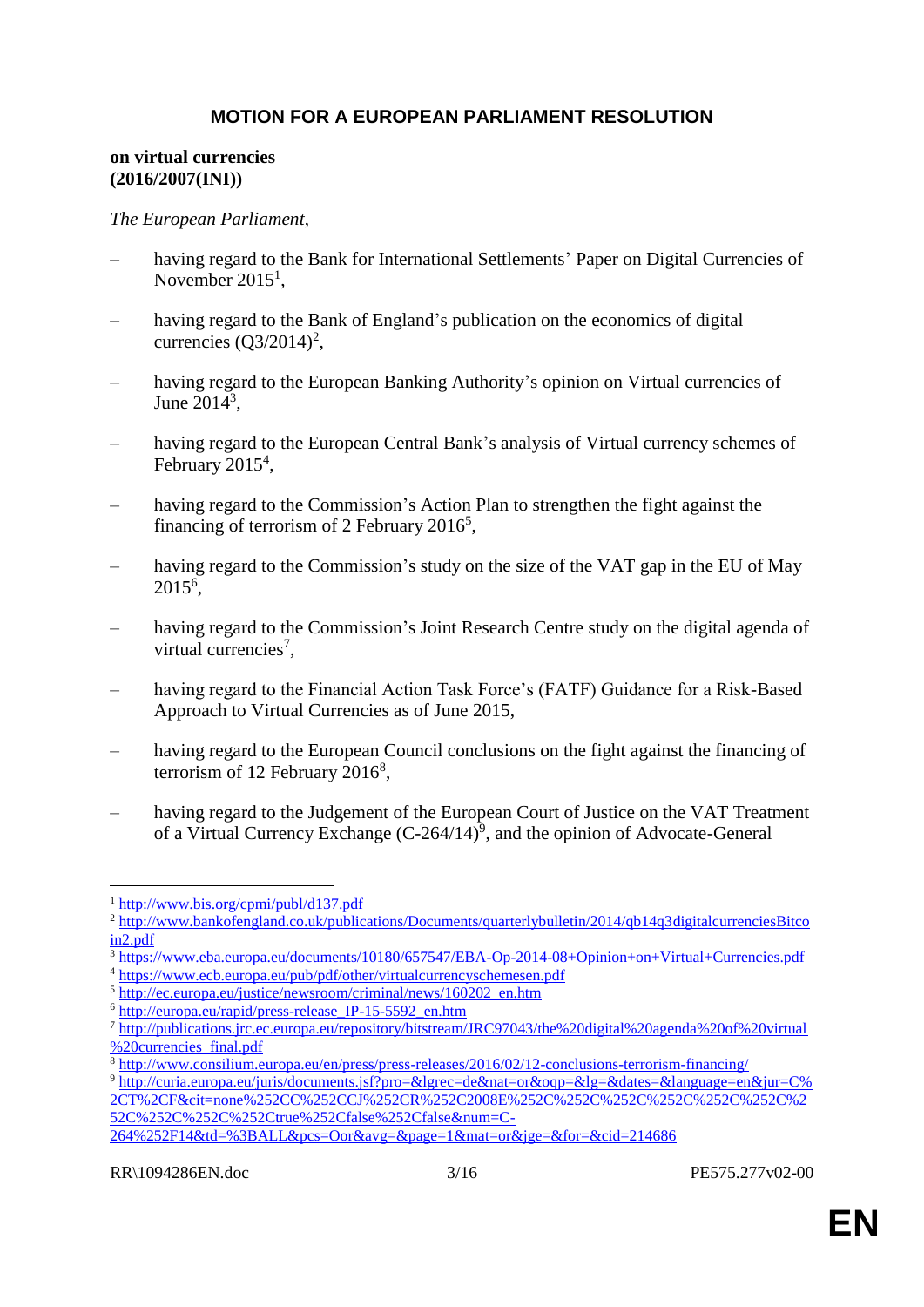Kokott delivered on 16 July  $2015<sup>1</sup>$ ,

- having regard to ESMA's consultation on Investment using virtual currencies or distributed ledger technology of July 2015<sup>2</sup>,
- having regard to its EPRS briefing on Bitcoin market, economics and regulation<sup>3</sup>,
- having regard to the Europol report 'Changes in modus operandi of Islamic State terrorist attacks' of 18 January 2016<sup>4</sup>,
- having regard to the FATF's report on Virtual Currencies of June 2014<sup>5</sup>,
- having regard to the OECD study on 'The Bitcoin Question currency versus trust-less transfer technology<sup>56</sup>,
- having regard to the IMF Staff Discussion Note on Virtual Currencies and Beyond of January  $2016^7$ ,
- having regard to the UK Government Office for Science, Chief Scientific Adviser's Report on 'Distributed Ledger Technology: beyond block chain', of 2016<sup>8</sup>,
- having regard to the hearing of the Committee on Economic and Monetary Affairs on virtual currencies of 25 January 2016,
- having regard to Rule 52 of its Rules of Procedure,
- having regard to the report of the Committee on Economic and Monetary Affairs and the opinion of the Committee on the Internal Market and Consumer Protection (A8- 0168/2016),
- A. whereas a universally applicable definition is not yet established, but virtual currencies (VCs) are sometimes referred to as digital cash, and the European Banking Authority (EBA) regards them as being a digital representation of value that is neither issued by a central bank or a public authority nor necessarily attached to a fiat currency, but is accepted by natural or legal persons as a means of payment, and can be transferred, stored or traded electronically; whereas VCs are most notably based on distributed ledger technology (DLT), the technological basis for more than 600 VC schemes<sup>9</sup>, which facilitates 'peer-to-peer' exchange, the most prominent of which to date is

<sup>1</sup> <http://eur-lex.europa.eu/legal-content/EN/TXT/?uri=CELEX%3A62014CC0264>

<sup>2</sup> [https://www.esma.europa.eu/sites/default/files/library/2015/11/2015-](https://www.esma.europa.eu/sites/default/files/library/2015/11/2015-532_call_for_evidence_on_virtual_currency_investment.pdf)

[<sup>532</sup>\\_call\\_for\\_evidence\\_on\\_virtual\\_currency\\_investment.pdf](https://www.esma.europa.eu/sites/default/files/library/2015/11/2015-532_call_for_evidence_on_virtual_currency_investment.pdf)

 $\frac{3}{3}$ http://www.europarl.europa.eu/RegData/bibliotheque/briefing/2014/140793/LDM\_BRI(2014)140793\_REV1 [EN.pdf](http://www.europarl.europa.eu/RegData/bibliotheque/briefing/2014/140793/LDM_BRI(2014)140793_REV1_EN.pdf)

<sup>4</sup> [https://www.europol.europa.eu/sites/default/files/publications/changes\\_in\\_modus\\_operandi\\_of\\_is\\_in\\_terrorist\\_](https://www.europol.europa.eu/sites/default/files/publications/changes_in_modus_operandi_of_is_in_terrorist_attacks.pdf) [attacks.pdf](https://www.europol.europa.eu/sites/default/files/publications/changes_in_modus_operandi_of_is_in_terrorist_attacks.pdf)

 $\frac{1}{5}$  [http://www.fatf-gafi.org/media/fatf/documents/reports/virtual-currency-key-definitions-and-potential-aml-cft](http://www.fatf-gafi.org/media/fatf/documents/reports/virtual-currency-key-definitions-and-potential-aml-cft-risks.pdf)[risks.pdf](http://www.fatf-gafi.org/media/fatf/documents/reports/virtual-currency-key-definitions-and-potential-aml-cft-risks.pdf)

<sup>6</sup> <http://www.oecd.org/daf/fin/financial-markets/The-Bitcoin-Question-2014.pdf>

<sup>7</sup> <https://www.imf.org/external/pubs/ft/sdn/2016/sdn1603.pdf>

<sup>8</sup> [https://www.gov.uk/government/uploads/system/uploads/attachment\\_data/file/492972/gs-16-1-distributed](https://www.gov.uk/government/uploads/system/uploads/attachment_data/file/492972/gs-16-1-distributed-ledger-technology.pdf)[ledger-technology.pdf](https://www.gov.uk/government/uploads/system/uploads/attachment_data/file/492972/gs-16-1-distributed-ledger-technology.pdf)

<sup>9</sup> <http://www.bis.org/cpmi/publ/d137.pdf>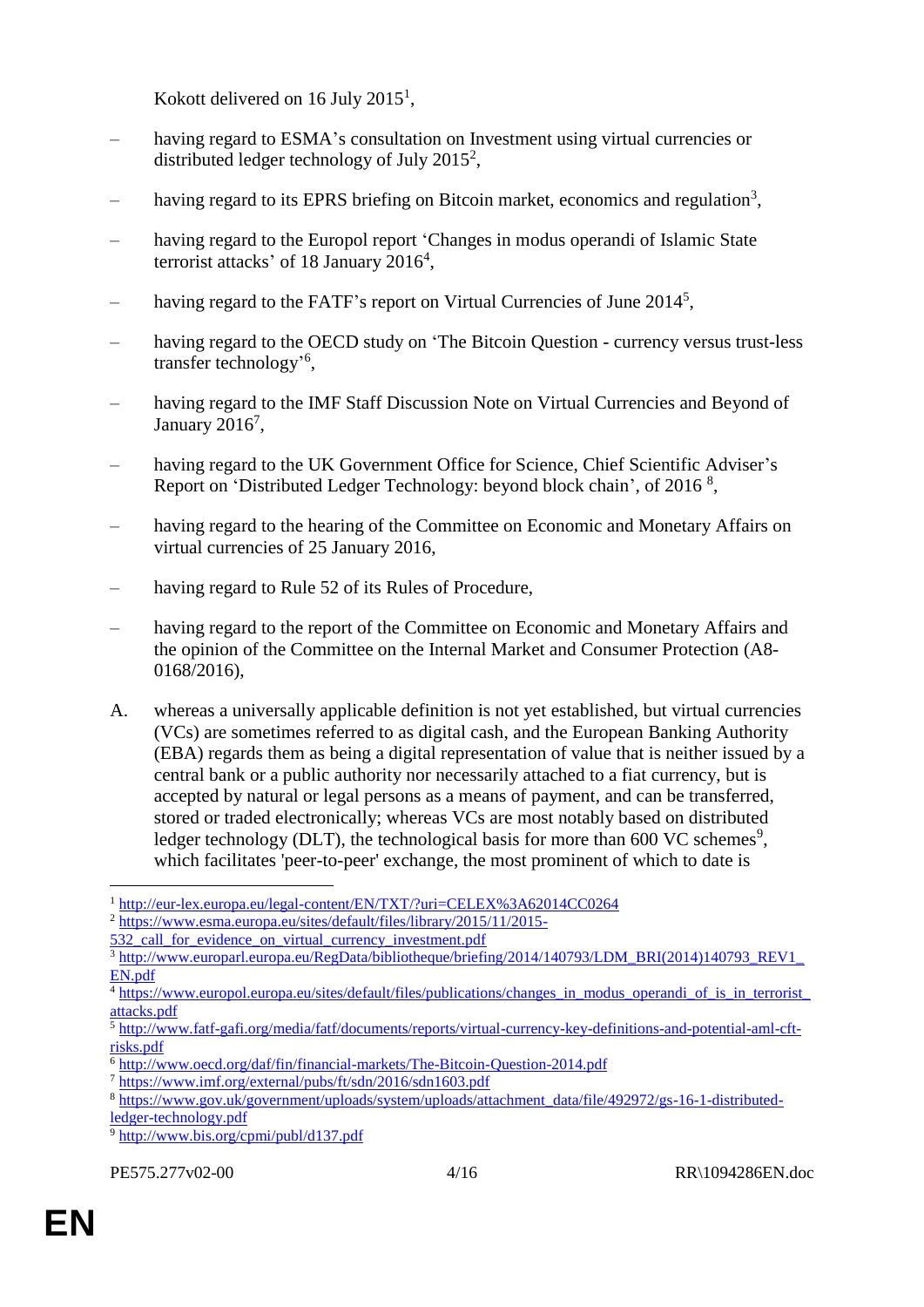Bitcoin; while it was launched in 2009 and currently holds a market share among DLTbased VCs of almost 90 %, with a market value of the outstanding Bitcoins of around EUR 5 billion<sup>1</sup>, it has not yet reached systemic dimensions;

- B. whereas DLT includes databases with varying levels of trust and resilience, with the potential to process large numbers of transactions rapidly, and with transformational capacity not only in the area of VCs but also in fintech more broadly speaking, where clearing and settlement might be one obvious application, as well as others beyond finance, especially with regard to proof of identity and property;
- C. whereas investments in DLT are an integral part of the ongoing fintech innovation cycle and have totalled more than EUR 1 billion to date, from both venture capital funding and corporate investment<sup>2</sup>;

#### *Opportunities and risks of VCs and DLT in the rapidly evolving technological landscape of payments*

- 1. Stresses that VCs and DLT have the potential to contribute positively to citizens' welfare and economic development, including in the financial sector, by means of:
	- a) lowering transaction and operational costs for payments and especially cross-border transfer of funds, quite possibly to well below 1 %, compared to the traditional 2 % – 4 % for online payment systems<sup>3</sup> –, and to more than 7 % on average for the crossborder transfer of remittances<sup>4</sup>, hence, in an optimistic estimate, potentially reducing total global costs for remittances by up to EUR 20 billion;
	- b) more generally, reducing the cost of access to finance even without a traditional bank account, thereby potentially contributing to financial inclusion and the G20 and G8 '5x5 objective'<sup>5</sup> ;
	- c) enhancing the resilience and, depending on the architecture of the scheme, the speed of payment systems and trade in goods and services thanks to the inherently decentralised architecture of DLT, which might continue to operate reliably even if parts of its network were to malfunction or to be hacked;
	- d) enabling systems that combine ease of use, low transaction and operational costs and a high degree of privacy, but without full anonymity so that transactions are traceable to a certain extent in case of malfeasance and so that transparency for market participants in general can be increased;
	- e) using such systems to develop secure online micropayment solutions that respect individual privacy, which could conceivably replace some of the existing online business models that significantly challenge privacy;

<sup>1</sup> <http://coinmarketcap.com/>

<sup>&</sup>lt;sup>2</sup> See, among others: [http://www.coindesk.com/state-of-Bitcoin-blockchain-2016/](http://www.coindesk.com/state-of-bitcoin-blockchain-2016/)

<sup>3</sup> <https://www.eba.europa.eu/documents/10180/657547/EBA-Op-2014-08+Opinion+on+Virtual+Currencies.pdf> <sup>4</sup> [https://remittanceprices.worldbank.org/sites/default/files/rpw\\_report\\_december\\_2015.pdf](https://remittanceprices.worldbank.org/sites/default/files/rpw_report_december_2015.pdf)

<sup>5</sup> [http://web.worldbank.org/WBSITE/EXTERNAL/TOPICS/EXTFINANCIALSECTOR/0,,contentMDK:223831](http://web.worldbank.org/WBSITE/EXTERNAL/TOPICS/EXTFINANCIALSECTOR/0,,contentMDK:22383199~pagePK:210058~piPK:210062~theSitePK:282885,00.html) [99~pagePK:210058~piPK:210062~theSitePK:282885,00.html](http://web.worldbank.org/WBSITE/EXTERNAL/TOPICS/EXTFINANCIALSECTOR/0,,contentMDK:22383199~pagePK:210058~piPK:210062~theSitePK:282885,00.html)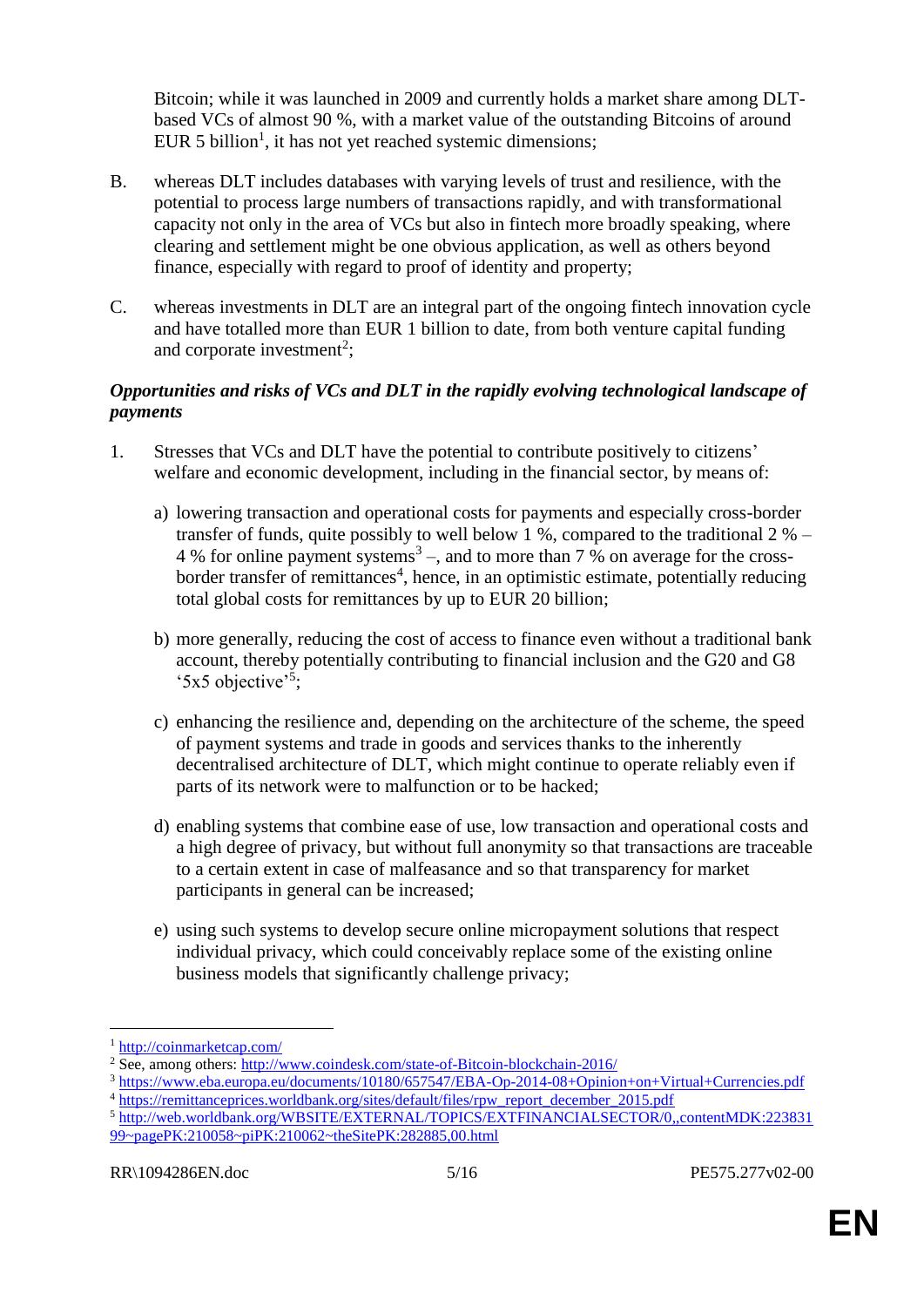- f) potentially allowing different types of traditional and innovative payment mechanisms, from credit cards to mobile solutions, to merge into one secure and user-friendly application, which could advance certain aspects of e-commerce in Europe and deepen the Single Market;
- 2. Notes that VCs and DLT schemes entail risks which need to be addressed appropriately so as to enhance their trustworthiness, including in the present circumstances, namely:
	- a) the absence of flexible, but resilient and reliable, governance structures or indeed a definition of such structures, especially in some DLT applications such as Bitcoin, which creates uncertainty and consumer or – more broadly – user protection problems, especially in the event of challenges unforeseen by the original software designers;
	- b) the high volatility of VCs and potential for speculative bubbles, and the absence of traditional forms of regulatory supervision, safeguards and protection, issues which are especially challenging for consumers;
	- c) the sometimes limited capacity of regulators in the area of new technology, which may make it difficult to define appropriate safeguards in a timely manner in order to ensure the proper and reliable functioning of DLT applications when or even before they grow so large as to become systemically relevant;
	- d) the legal uncertainty surrounding new applications of DLT;
	- e) the energy consumption of running certain VCs which, according to the UK Government Chief Scientific Adviser's report on DLT, in the case of Bitcoin has been estimated to be in excess of 1 GW, which would call for investments in research into, and promotion of. more efficient forms of transaction verification mechanisms;
	- f) the lack of sufficiently transparent and easily accessible technical documentation of the functioning of specific VCs and other DLT schemes;
	- g) potential sources of financial instability that might be associated with derivative products based on poorly understood characteristics of VCs;
	- h) the potential long-run future limitations on the effectiveness of monetary policy if private VC schemes were to be widely used as a substitute for official fiat currency;
	- i) the potential for 'black market' transactions, money laundering, terrorist financing<sup>1</sup>, tax fraud and evasion and other criminal activities based on the 'pseudonymity' and 'mixing services' that some such services offer and the decentralised nature of some VCs, bearing in mind that the traceability of cash transactions tends to be much lower still;
- 3. Suggests that addressing these risks will require enhanced regulatory capacity, including

 $\overline{a}$ <sup>1</sup> While there is potential for use of VC for terrorist financing, Europol has recently (18 January 2016) pointed out that 'despite third party reporting suggesting the use of anonymous currencies like Bitcoin by terrorists to finance their activities, this has not been confirmed by law enforcement'.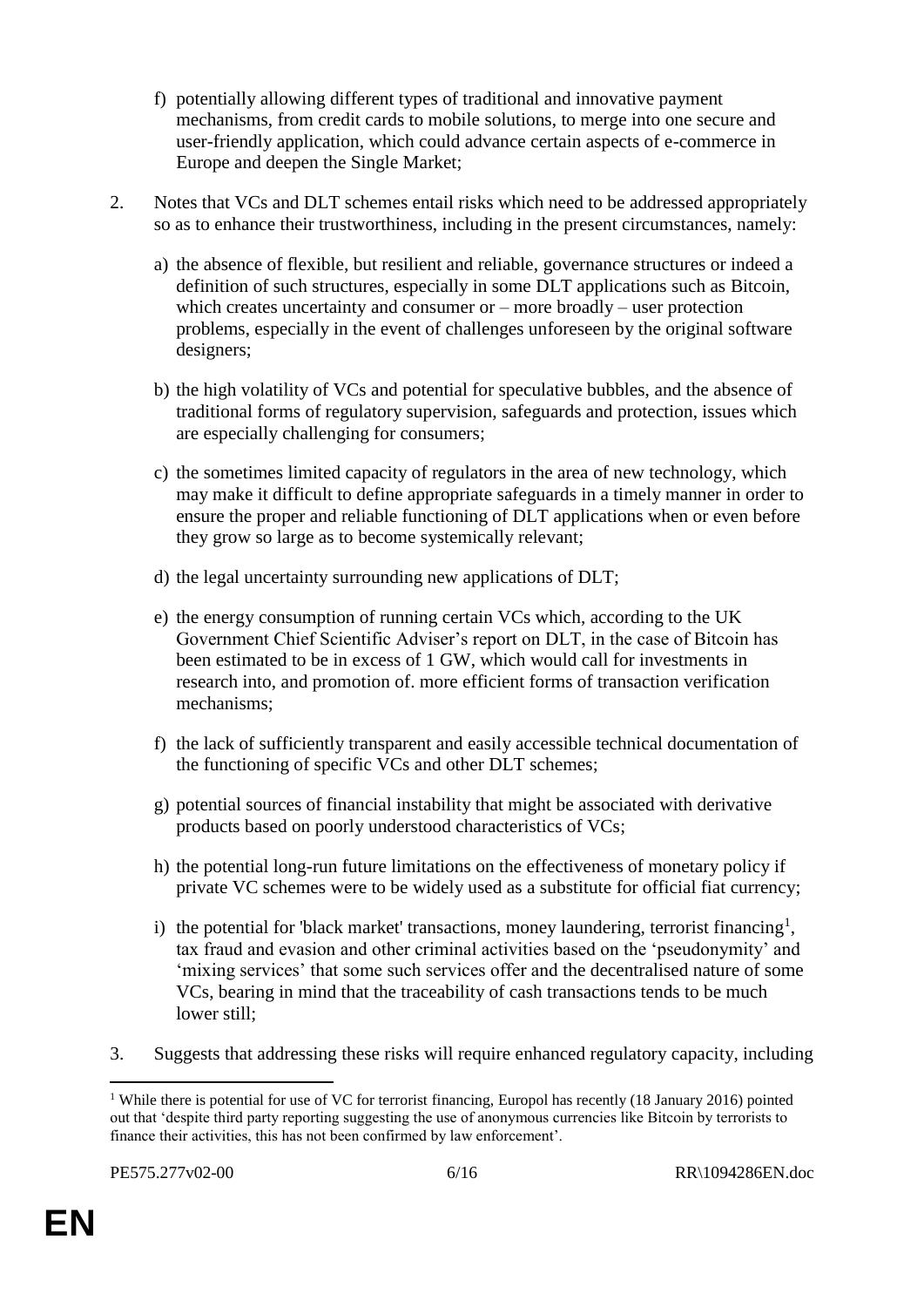technical expertise, and the development of a sound legal framework that keeps up with innovation, ensuring a timely and proportionate response if and when the use of some DLT applications becomes systemically relevant;

4. Points out, however, that if a regulation is adopted at a very early stage, it may not be adapted to a state of affairs which is still in flux and may convey a wrong message to the public about the advantages or security of virtual currencies;

#### *Employing DLT beyond payments*

- 5. Notes that DLT's potential to accelerate, decentralise, automate and standardise datadriven processes at lower cost has the potential to alter fundamentally the way in which assets are transferred and records are kept, with implications for both the private and the public sector, the latter being concerned in three dimensions: as a service provider, as a supervisor and as a legislator;
- 6. Points out that clearing, settlement and other post-trade management processes currently cost the global financial industry well in excess of EUR 50 billion per year<sup>1</sup>, and that this and bank reconciliation processes are areas where the use of DLT might turn out to be transformational in terms of efficiency, speed, and resilience, but would also raise new regulatory challenges;
- 7. Highlights the fact that, in this regard, several initiatives have been put in place by private sector actors, and invites competent authorities, at both European and national level, to monitor such initiatives;
- 8. Further notes that DLT could be used to increase data sharing, transparency and trust not only between government and citizens, but also between private sector actors and clients;
- 9. Recognises the still unfolding potential of DLT well beyond the financial sector, including crypto-equity crowdfunding, dispute mediation services, in particular in the financial and juridical sectors, and the potential of smart contracts combined with digital signatures, applications allowing for heightened data security and synergies with the development of the Internet of Things;
- 10. Underscores the dynamics that the block-chain technologies generate in the business environment as well as their potential for transformation in the real economy in the long run;
- 11. Acknowledges the potential of DLT in assisting governments to reduce money laundering, fraud and corruption;
- 12. Encourages government agencies to test DLT systems after conducting proper impact analyses in order to improve the provision of services to citizens and of e-government solutions, in compliance with EU data protection rules; encourages government agencies to avoid lock-in effects which may be associated with reliance on proprietary

<sup>1</sup> https://www.gov.uk/government/uploads/system/uploads/attachment\_data/file/492972/gs-16-1-distributedledger-technology.pdf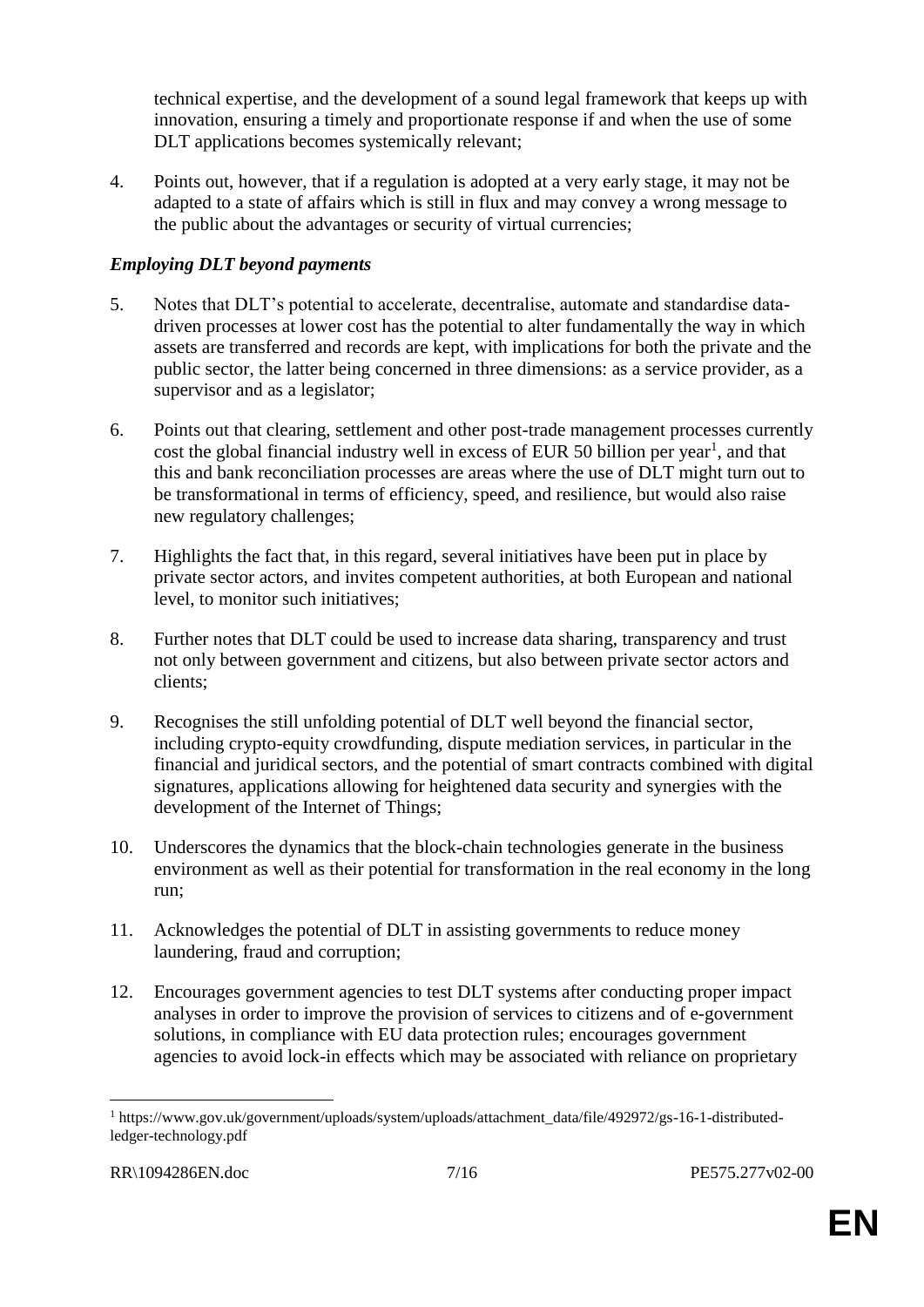DLT schemes; specifically recognises the potential of DLT for improvements in land registry systems;

13. Recommends that government agencies and competent authorities that are tasked with analysing large quantities of data explore the use of real-time DLT-based supervision and reporting tools as part of a RegTech agenda in the financial sector and beyond, including in order to at least reduce the sizeable VAT gap in the Union<sup>1</sup>;

#### *Smart regulation towards fostering innovation and safeguarding integrity*

- 14. Calls for a proportionate regulatory approach at EU level so as not to stifle innovation or add superfluous costs to it at this early stage, while taking seriously the regulatory challenges that the widespread use of VCs and DLT might pose;
- 15. Highlights the similarities between Distributed Ledger Technology (DLT), consisting in a set of nodes participating in a system and sharing a common database, and the World Wide Web, defined as a global set of resources logically interrelated by hyperlinks; notes that both the DLT and the WWW are based on the internet, a global system of interconnected mainframe, personal and wireless computer networks;
- 16. Recalls that the internet, despite the attempts to promote a multi-stakeholder approach, is still governed by the National Telecommunications and Information Administration, an agency of the United States Department of Commerce;
- 17. Welcomes the creation of a Dynamic Coalition on Blockchain Technologies at the Internet Governance Forum, and invites the Commission to promote a shared and inclusive governance of the DLT, so as to avoid problems previously encountered in the development of the internet;
- 18. Points out that key EU legislation, such as EMIR, CSDR, SFD, MiFID/MiFIR, UCITs and AIFMD, could provide a regulatory framework in line with the activities carried out, irrespective of the underlying technology, even as VCs and DLT-based applications expand into new markets and extend their activities; observes, however, that more tailor-made legislation might be needed;
- 19. Welcomes the Commission's suggestions for including VC exchange platforms in the Anti-Money-Laundering Directive (AMLD) in order to end the anonymity associated with such platforms; expects that any proposal in this regard will be targeted, justified by means of a full analysis of the risks associated with VCs, and based on a thorough impact assessment;
- 20. Recommends that the Commission draw up a comprehensive analysis of VCs and, on the basis of this assessment, consider, if appropriate, revising the relevant EU legislation on payments, including the Payment Accounts Directive (PAD), the Payment Services Directive (PSD) and the Electronic Money Directive (EMD), in light of the new possibilities afforded by new technological developments including VCs and DLT, with a view to further enhancing competition and lowering transaction costs, including by means of enhanced interoperability and possibly also via the promotion of a universal

 $\overline{a}$ <sup>1</sup> http://europa.eu/rapid/press-release\_IP-15-5592\_en.htm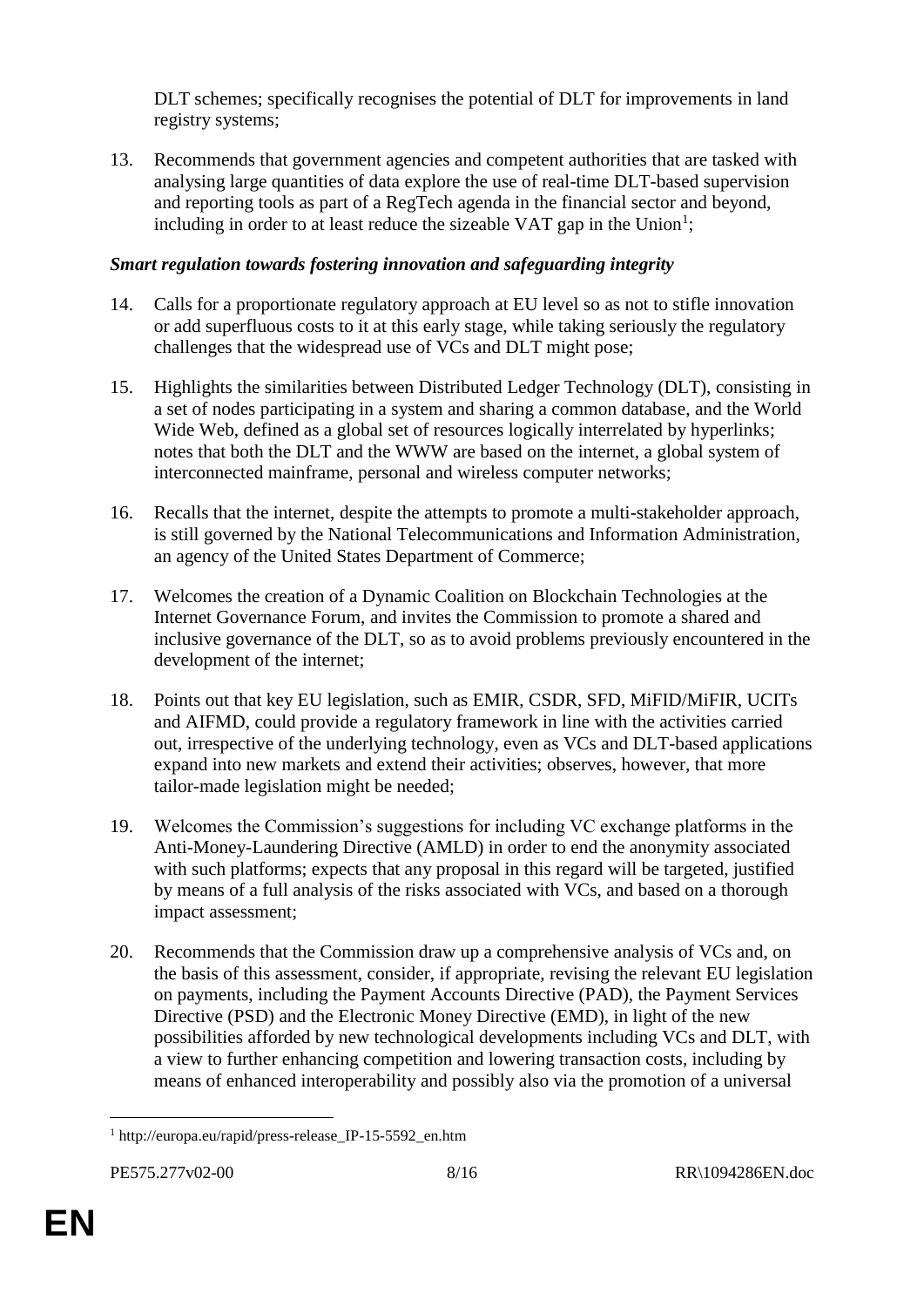and non-proprietary electronic wallet;

- 21. Observes that several virtual local currencies have been created in Europe, not least as a response to the financial crises and the related credit crunch problems; urges particular caution when defining virtual currencies, in the context of any future legislative proposals, with a view to taking proper account of the existence of 'local currencies' of a not-for-profit nature, often having limited fungibility and providing significant social and environmental benefits, and to preventing disproportionate regulation in this area, as long as taxation is neither avoided nor circumvented;
- 22. Calls for the creation of a horizontal Task Force DLT (TF DLT) led by the Commission, consisting of technical and regulatory experts, in order to:
	- i) provide the necessary technical and regulatory expertise across the various sectors of pertinent DLT applications, bring together stakeholders and support the relevant public actors at EU and Member State level in their efforts to monitor DLT use at the European level and globally;
	- ii) foster awareness and analyse the benefits and risks including to end-users of DLT applications in order to make best use of their potential, including by aiming to identify a core set of attributes of DLT schemes conducive to the general interest, such as non-proprietary open standards, and by identifying standards for best practice where such standards are emerging;
	- iii) support a timely, well-informed and proportionate response to the new opportunities and challenges arising with the introduction of significant DLT applications, including by means of a roadmap for future steps at EU and Member State level which would include an assessment of existing European regulation, with a view to updating it in response to significant and systemic DLT use where appropriate, also addressing consumer protection and systemic challenges;
	- iv) develop stress tests for all relevant aspects of VCs and other DLT schemes that reach a level of use that would make them systemically important for stability;
- 23. Stresses the importance of consumer awareness, transparency and trust when using VCs; calls on the Commission to develop, in cooperation with the Member States and the VC industry, guidelines with the aim of guaranteeing that correct, clear and complete information is provided for existing and future VC users, to allow them to make a fully informed choice and thus enhance the transparency of VC schemes in terms of how they are organised and operated and how they distinguish themselves from regulated and supervised payment systems in terms of consumer protection;
- 24. Instructs its President to forward this resolution to the Council and the Commission.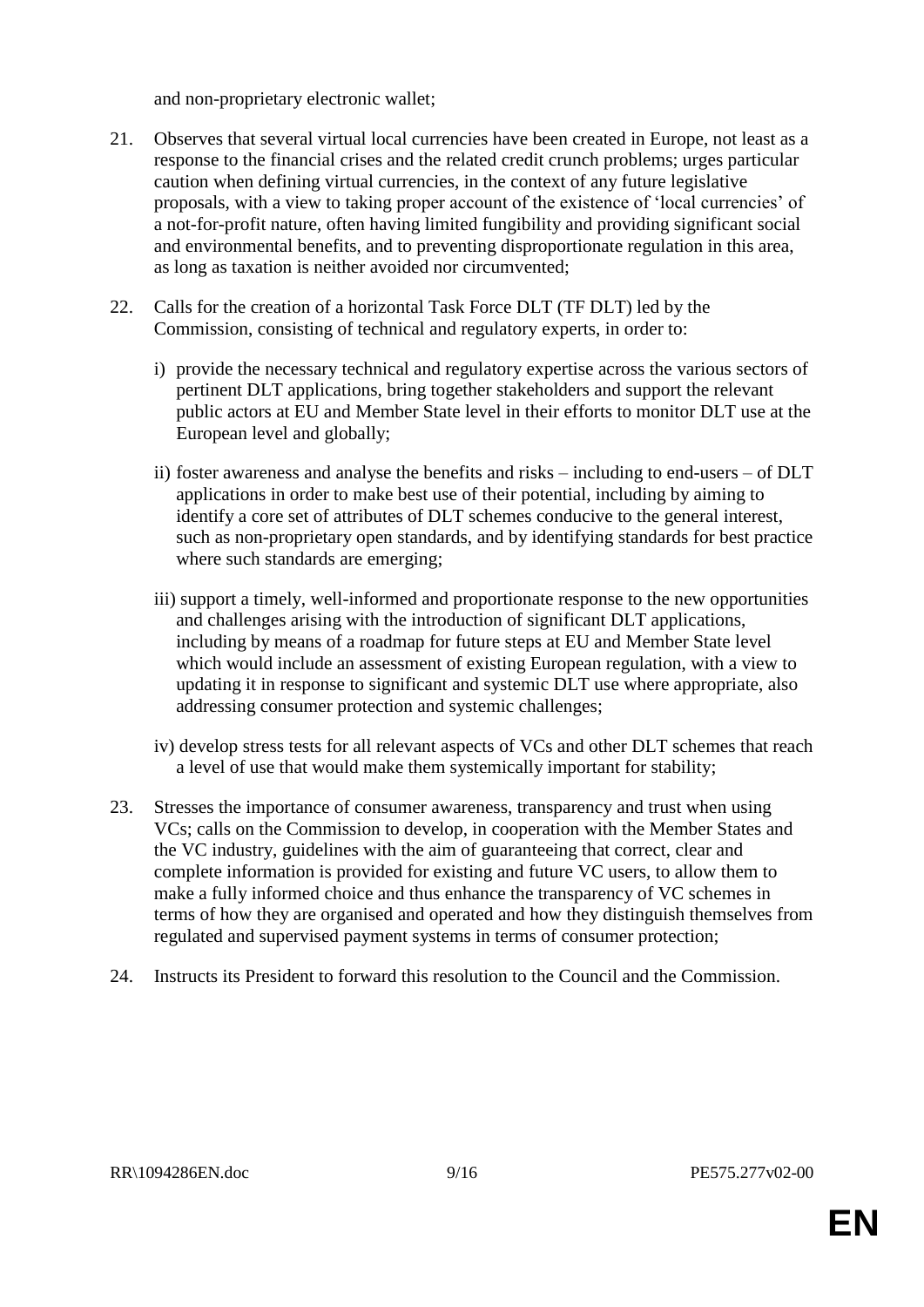### **EXPLANATORY STATEMENT**

Seven years after the launch of Bitcoin, the first and most prominent virtual currency (VC), it has become clear that the underlying innovation, distributed ledger technology (DLT) is set to have a significant impact on the financial sector and beyond. This technology, in principle, enables a decentralised, rapid, resilient and rather secure means of recording any sort of transaction together with the history of previous transactions in a 'distributed ledger'. Investment in DLT is soaring and certain applications could rapidly become systemic. While there are still some questions regarding the scope of this ongoing technological transformation, the considerable opportunities and non-negligible risks involved make this first report by the European Parliament on VC and DLT a timely undertaking.

#### **Rapidly evolving technological landscape**

The main opportunities of VCs and DLT in the field of payments relate to reductions in transaction costs and the ease of use while providing for resilience and varying levels of privacy. In this context, it is worth noting that transaction costs for payments remain surprisingly high. On average, more than 7 percent of cross-border remittances are eaten up by transfer costs which both the G20 and the G8 have committed significantly to reduce. But more competitive transaction costs can and might also be achieved within the single market. In the medium term, competition could be further strengthened via the introduction of a nonproprietary and interoperable single wallet.

However, much of the DLT potential is likely to unfold beyond the payment sector. Post-trade management is mentioned in the report as one manifest use case for DLT in the private sector. More broadly, applications are likely to emerge especially in areas where reliability, proof of identity and ownership and standardization are important: smart contracts, intellectual property transfers, supply chain management and a number of government services. For example, as part of a RegTech agenda, the potential to reduce the VAT gap of presently 168 billion euro using  $DLT$  should be explored<sup>1</sup>.

As with the opportunities, the risks related to VCs and DLT will only emerge more clearly as their use becomes more widespread. But some significant risks have already become apparent, e.g. the abuse of certain applications for criminal conduct, including money laundering and terrorist financing<sup>2</sup>. Also, as DLT is likely to be used in a number of systemic areas the proper functioning and the resilience of such systems needs to be assured based on sound governance and supervisory structures. Furthermore, consumer protection issues are likely to feature prominently in a number of applications.

#### **Smart regulation for DLT**

The key to smart regulation in such an environment of dynamic innovation is for the regulator to develop sufficient capacity, including technical expertise. Pre-emptive and heavy-handed regulation that would stifle growth should and can be avoided. But such a smart regulatory

<sup>&</sup>lt;sup>1</sup> Commission, Press Statement, [http://europa.eu/rapid/press-release\\_MEMO-15-5593\\_en.htm](http://europa.eu/rapid/press-release_MEMO-15-5593_en.htm)

<sup>&</sup>lt;sup>2</sup> See the recent 'Action Plan for strengthening the fight against terrorist financing', [http://eur](http://eur-lex.europa.eu/legal-content/EN/TXT/?qid=1455113825366&uri=CELEX:52016DC0050)[lex.europa.eu/legal-content/EN/TXT/?qid=1455113825366&uri=CELEX:52016DC0050](http://eur-lex.europa.eu/legal-content/EN/TXT/?qid=1455113825366&uri=CELEX:52016DC0050)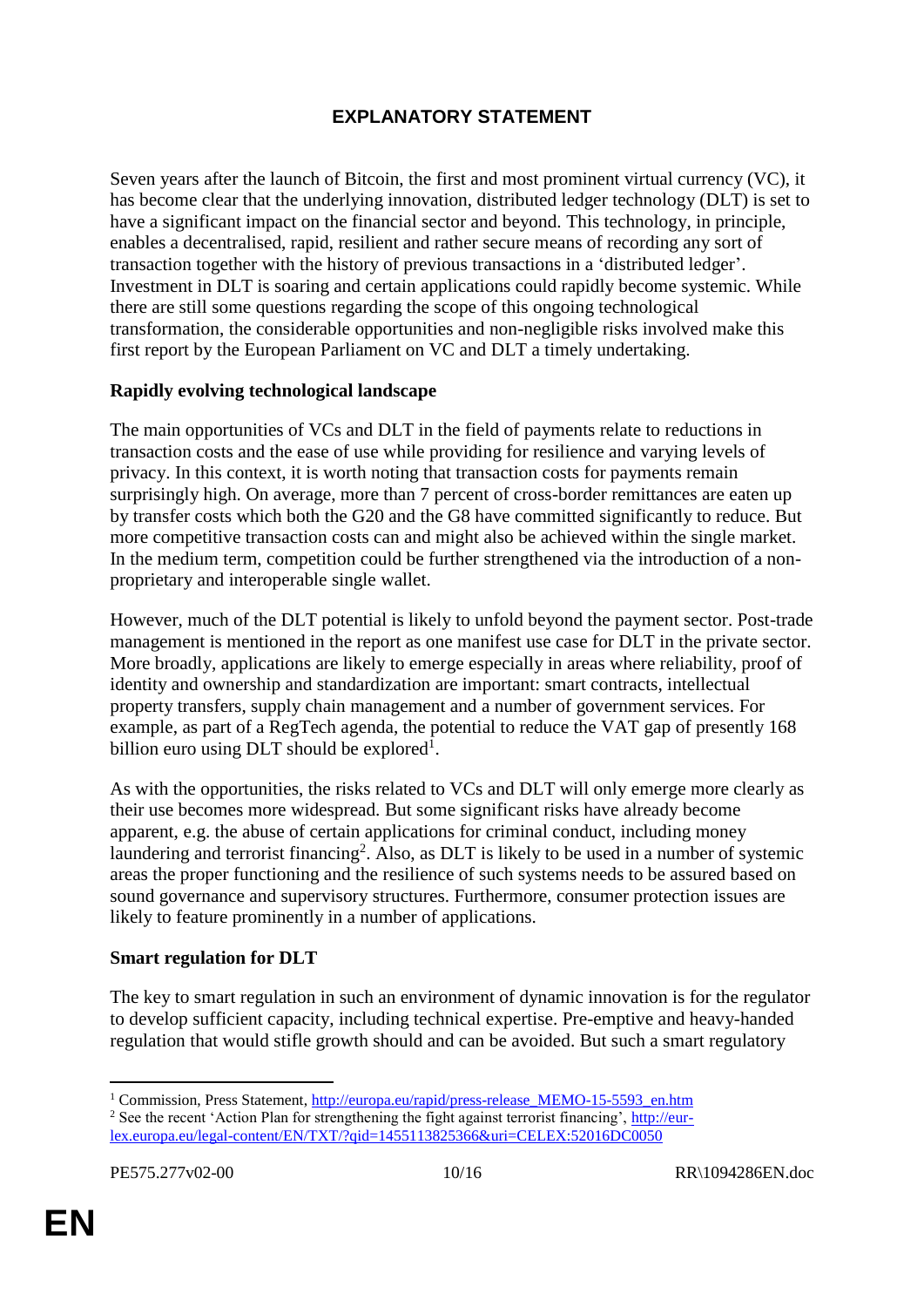regime based on analytical excellence and proportionality must not be confused with lighttouch regulation: rapid and forceful regulatory measures need to be part of the toolkit in order to address risks before they become systemic if and when appropriate. In order to assure the regulatory capacities needed for this approach, the rapporteur calls for the creation of a horizontal Task Force DLT to be set up under the leadership of the Commission.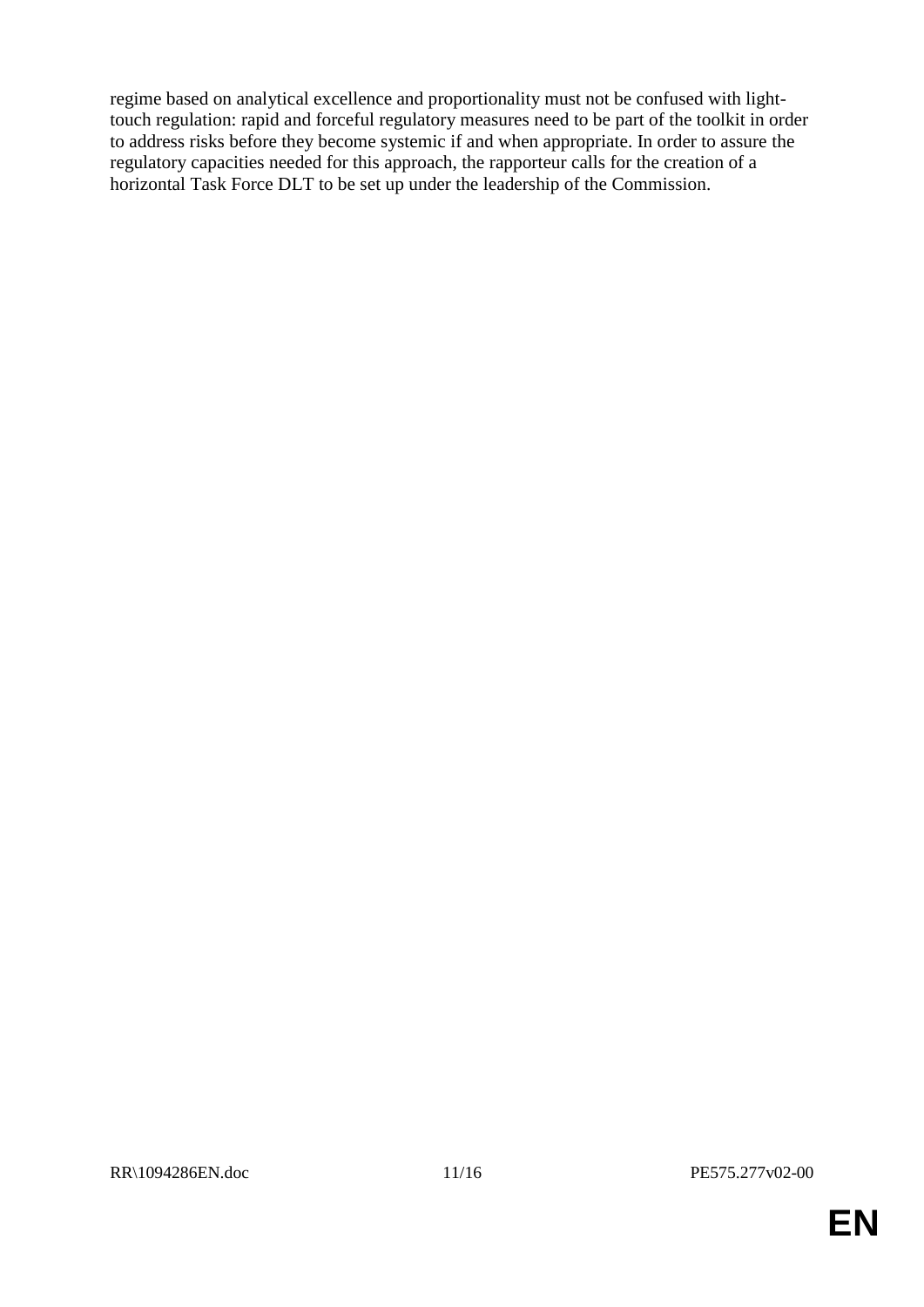#### **OPINION OF THE COMMITTEE ON THE INTERNAL MARKET AND CONSUMER PROTECTION**

for the Committee on Economic and Monetary Affairs

on virtual currencies (2016/2007(INI))

Rapporteur: Ulrike Trebesius

#### **SUGGESTIONS**

The Committee on the Internal Market and Consumer Protection calls on the Committee on Economic and Monetary Affairs, as the committee responsible, to incorporate the following suggestions into its motion for a resolution:

- 1. Points out that the virtual currency (VC) industry and VC technology are in a nascent state;
- 2. Points out that the VC industry and VC technology are innovative technologies which are not being developed on the basis of existing infrastructure;
- 3. Recognises the potential benefits associated with VCs and VC technologies for consumers, businesses, charities and the economy at large, which include greater speed and efficiency and reduced costs in making payments and transfers, in particular across borders, and potentially promoting financial inclusion and facilitating access to funding and financial resources for the business sector and SMEs; notes also that the use of VCs and Distributed Ledger Technologies (DLTs) has positively contributed to, and facilitated, micropayments for online purchases of goods;
- 4. Highlights that VCs are the only means of payment other than cash which can facilitate real-time settlement (receiver gets 100 % of funds at the time of payment);
- 5. Stresses the importance of developing a level European playing field to allow the valuable potential of DLTs to be unleashed and fully developed, as they can be used in numerous innovative fields and in a wide range of industries and services, such as 'smart contracts', crypto-equity crowdfunding and dispute mediation services, in particular in the financial and juridical sectors; encourages public bodies, moreover, to evaluate the benefits and explore the possibility of applying such innovative technologies to other fields, with the aim of providing better, more rapid and more efficient services to EU citizens;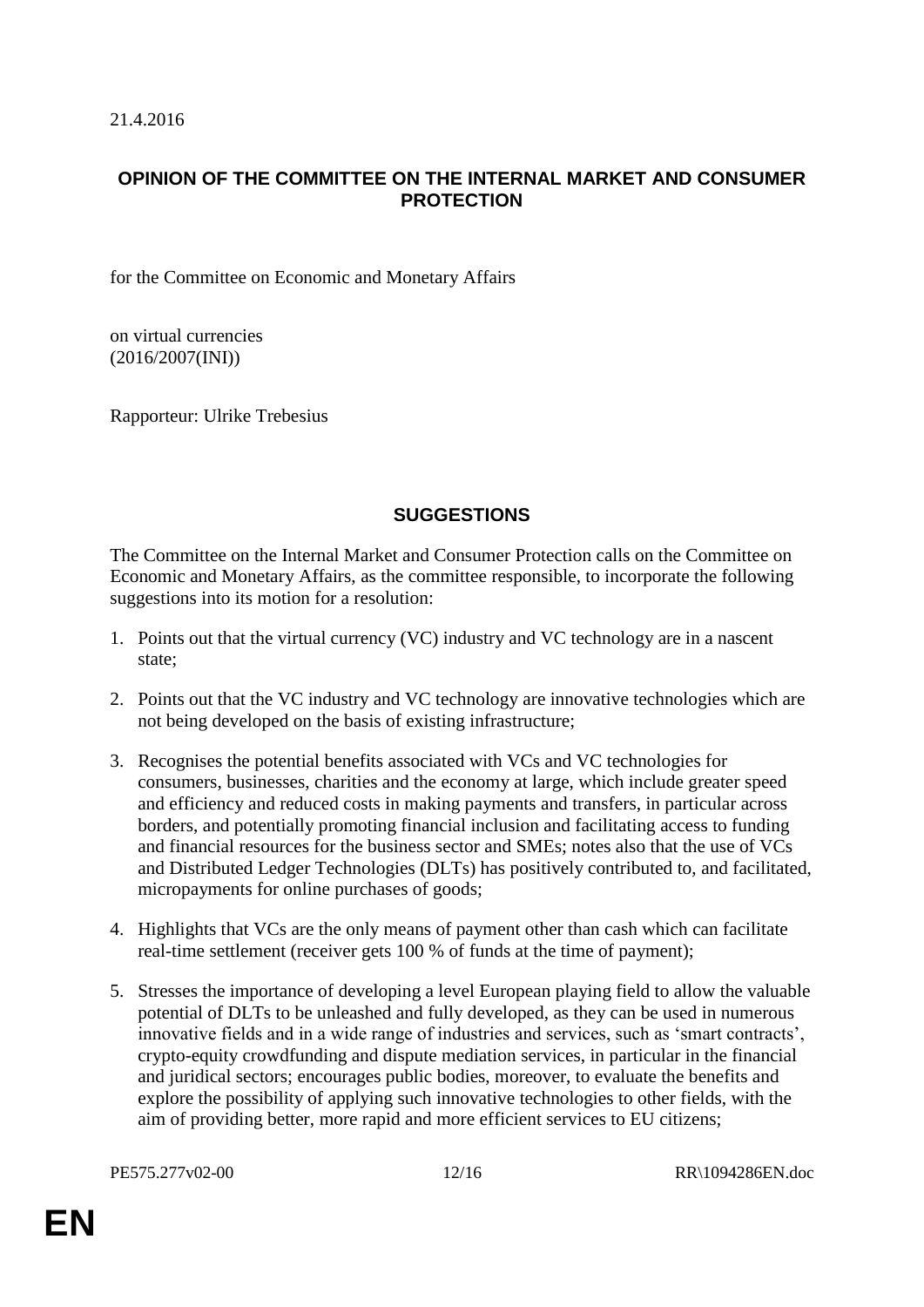- 6. Acknowledges that VCs could present risks in relation to criminal activities such as the financing of terrorism, money laundering, tax evasion and tax fraud, as well as other potential illegal activities and challenges; notes, however, that there is little evidence that VCs have been widely used as a payment vehicle for criminal activity and that the level of traceability of cash transactions tends to be much lower than that of VCs;
- 7. Points out that VC holders are vulnerable to illegal activities and challenges, such as scams, stealing of VCs, cybercrime, hacking, malfunctioning of software/hardware, fraud and fraudulent schemes, false pretences or misrepresentations; asks the Commission to ensure that an adequate level of safeguards and effective remedies are in place for consumers who might face some of the aforementioned risks linked to the use of VCs;
- 8. Acknowledges that VCs, which are not a national or foreign currency, if used as an alternative to fiat currencies, could pose potential risks to the financial system in terms of both regulation and market surveillance and security, and could present risks and threats to financial integrity and effective financial regulation; stresses that risks to financial stability could become more pronounced as VCs become more widespread;
- 9. Recognises that persons seeking wealth preservation may use independent currencies such as Bitcoin at times of depressed interest rates or as a safe harbour during times of economic instability;
- 10. Notes substantial fluctuations observed in the past in the exchange rates of some VCs and the potential risks arising from the use of VCs for consumers; stresses that no specific regulatory protection exists in the EU to protect consumers from financial losses if a platform that exchanges or holds virtual currencies fails or goes out of business; notes that VCs can be securitised with underlying assets; highlights the need for consumer protection when using VCs, notably in terms of cybersecurity, algorithms used, contact persons and contact details in case of queries or problems, easily understood terms and conditions, including a clear statement of the risks, and the fact that VCs and their value are not necessarily guaranteed by any bank or country; emphasises that these potential problems should be communicated by the businesses in the VC sector;
- 11. Recognises the difficulties and uncertainties in predicting how VCs might develop and in identifying any potential specific longer-term policy responses while not stifling innovation; asks the Commission to develop a coherent and comprehensive strategy at EU level, with the aim of identifying the benefits and risks of VCs and VC technologies and potential longer-term policy responses, while taking into account the need to avoid fragmentation and distortion of the Single Market, the principle of better regulation, and the need to promote financial and technological innovation and to work with relevant stakeholders and VC companies in order to keep the EU attractive as a location for R&D and the operation of these technologies; highlights the importance of ongoing monitoring and analysis of the manner in which VCs are evolving and the policy challenges that they pose; suggests that a Task Force, under the leadership of the Commission, support the relevant public and private actors while evaluating and analysing all the potential avenues of evolution of VC technologies and DLT application; calls on the Commission to pay special attention to the algorithms used in VCs and to assess their security;
- 12. Calls on the Commission to consider the contribution of VCs and DLTs to all sectors, including their role in the development of the digital single market, with a view to

RR\1094286EN.doc 13/16 PE575.277v02-00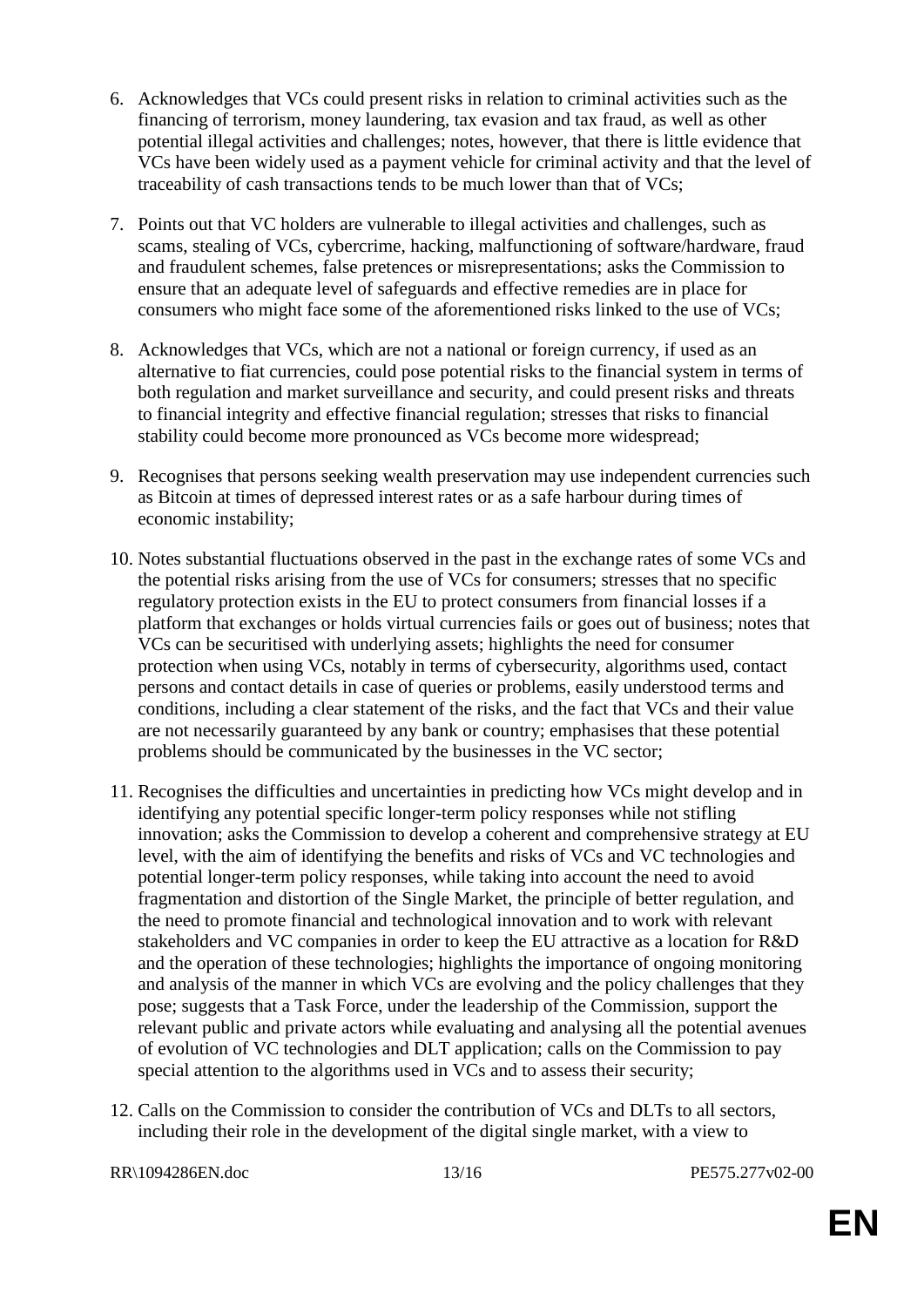ensuring that legitimate businesses in the VC sector are allowed to thrive;

- 13. Acknowledges that the development of effective regulatory responses to the development of VCs is still at an early and delicate stage; stresses that regulators in some areas have made considerable progress in developing effective responses; notes, however, that a great deal of work remains to be done to put in place effective frameworks to regulate VCs in a manner that guards against the risks while not stifling financial and technological innovation;
- 14. Stresses the importance of consumer awareness, transparency and trust when using VCs; calls on the Commission to develop, in cooperation with the Member States and the VC industry, guidelines with the aim of guaranteeing that correct, clear and complete information is provided for existing and future VC users, to allow them to make a fully informed choice and thus enhance the transparency of VC schemes in terms of how they are organised and operated and how they distinguish themselves from regulated and supervised payment systems in terms of consumer protection; calls, moreover, on the VC industry in cooperation with the Commission and the Member States to consider applying the relevant AML/CFT (anti-money laundering / countering the financing of terrorism) requirements specified by international standards to convertible VC exchangers and any other types of institution that act as nodes where convertible VC activities intersect with the regulated fiat currency financial system, and asks the Commission to evaluate and consider extending the scope of the Anti-Money Laundering Directive to include virtual currency exchange platforms.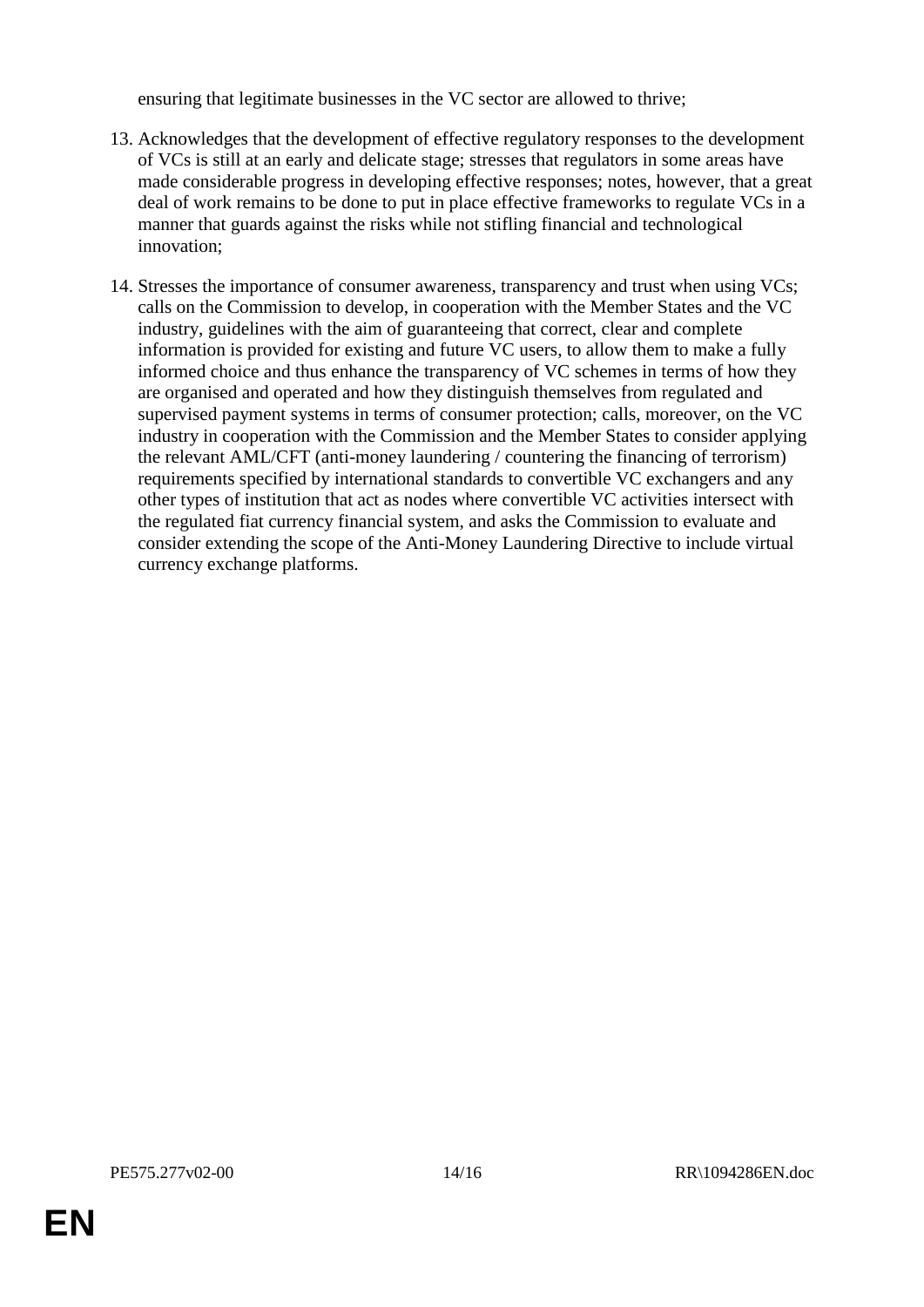| Date adopted                                                | 21.4.2016                                                                                                                                                                                                                                                                                                                                                                                                                                                                                                                            |
|-------------------------------------------------------------|--------------------------------------------------------------------------------------------------------------------------------------------------------------------------------------------------------------------------------------------------------------------------------------------------------------------------------------------------------------------------------------------------------------------------------------------------------------------------------------------------------------------------------------|
| <b>Result of final vote</b>                                 | 31<br>$+$ :<br>≕:<br>$\Omega$ :                                                                                                                                                                                                                                                                                                                                                                                                                                                                                                      |
| Members present for the final vote                          | Dita Charanzová, Carlos Coelho, Sergio Gaetano Cofferati, Lara Comi,<br>Anna Maria Corazza Bildt, Nicola Danti, Dennis de Jong, Vicky Ford,<br>Ildikó Gáll-Pelcz, Evelyne Gebhardt, Antanas Guoga, Sergio Gutiérrez<br>Prieto, Robert Jarosław Iwaszkiewicz, Liisa Jaakonsaari, Philippe Juvin,<br>Antonio López-Istúriz White, Marlene Mizzi, Robert Rochefort,<br>Virginie Rozière, Christel Schaldemose, Andreas Schwab, Olga<br>Sehnalová, Igor Šoltes, Ivan Štefanec, Mylène Troszczynski, Anneleen<br>Van Bossuyt, Marco Zullo |
| Substitutes present for the final vote                      | Lucy Anderson, Birgit Collin-Langen, Edward Czesak, João Pimenta<br>Lopes, Julia Reda, Ulrike Trebesius, Lambert van Nistelrooij, Sabine<br>Verheyen, Kerstin Westphal                                                                                                                                                                                                                                                                                                                                                               |
| Substitutes under Rule 200(2) present<br>for the final vote | Georg Mayer                                                                                                                                                                                                                                                                                                                                                                                                                                                                                                                          |

## **RESULT OF FINAL VOTE IN COMMITTEE ASKED FOR OPINION**